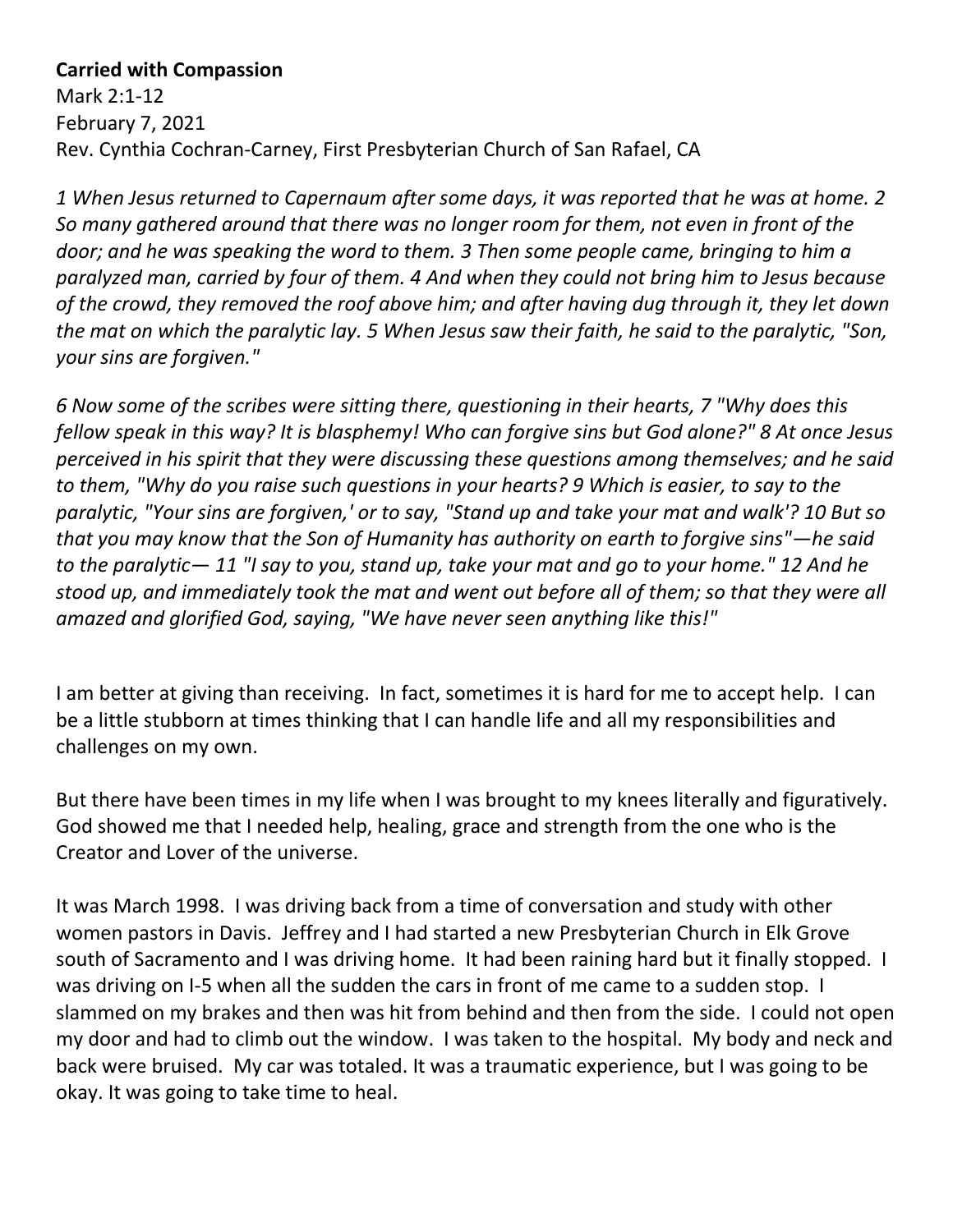I was a busy pastor. What did it mean to stop and rest and let my body heal from the accident? It meant letting people bring meals and take Jackson to preschool. It meant letting people clean the house and do the grocery shopping. Our friends and congregation carried me, carried us. It was an amazing gift. I learned I needed many kinds of healing. The Holy One had much to teach me.

Sometimes help and compassion are offered and we are simply amazed. When Jeffrey and I were starting a new church in Pocono Mountains of PA and were meeting for worship services in a middle school, a wonderful couple started attending. Linda was a dressmaker and Walter was a contractor who worked in NYC rehabbing apartments. I remember the day Linda asked me to come over to her house. With tears in her eyes, she said had been diagnosed with invasive breast cancer. The doctor said chemo would be given an hour north in Scranton. How could she go with Walter working in NYC? I said, "The church will help you. We will put a team together of people who will drive you." She was in shock. "People in the church would do that? I have never been part of a church that would do that." It was hard for her to accept the gift of help. And then she did. And so we did. We cared for Linda for those few months of treatment – prayers, rides to and from chemo, food, help with her young daughter. That is the church at its best. A few months later when I preached on this scripture, she stood up during sharing joys and concerns and said, "That is what you all did. You carried me. And now I am well. Thank you."

I wonder if the paralyzed man in our story from Mark was uncomfortable when his friends offered to help him. "You can't carry me all that way. It is too much for you." Or maybe he felt scared. "I'm afraid you are going to drop me." Or had mixed feelings. "I don't think Jesus can do anything, but I guess it's worth a try." Or maybe he was grateful from the beginning. "Thank you for being such good friends."

The friends have heard that Jesus is a great healer and teacher and they want to get their friend to Jesus. So they carried him.

When they arrived, a crowd had filled the house to capacity and had jammed the porch area around the door, and spilling into the street. People were all eagerly listening to what Jesus had to say. People wanted to learn. They packed the place. And Jesus taught them.

They started to move toward Jesus. The crowd stopped them. They couldn't get to Jesus. The room was full.

Now, if you were one of the friends, what would your reaction be? Suggest we come back later? Politely wait in line? Make a hole in the roof? Go along with the hole in the roof, but make it clear it was not your idea? The homes in Jesus time had outdoor stairs to lead to a flat roof made of dirt and branches.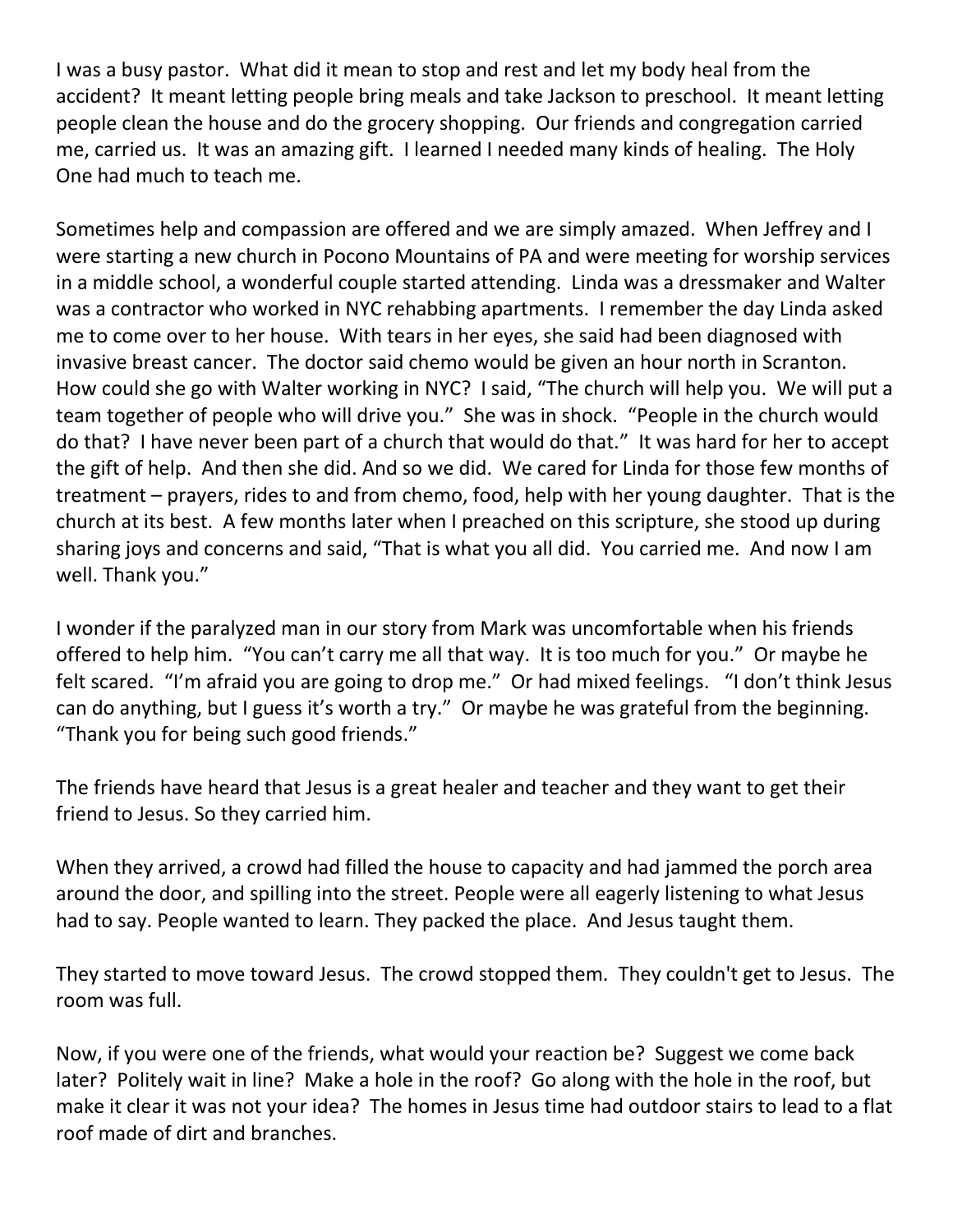The men had compassion for their friend. Their hope was that Jesus the healer and teacher could help him. Their friend was vulnerable. And because physical defects were seen as caused by some kind of sin or divine punishment, the paralyzed man would have been an "other," outsider, less than.

The friends walk up the outside steps carrying their friend. They move the branches around on the flat roof and lower him down on a palette.

Jesus sees – sees him and sees his friends. They are in the presence of the source of Love. The friends long for their friend to be made whole, be made well.

Here is a glimpse of the essence of our spiritual lives in that moment – truly seen, vulnerable, in our bodies, carrying whatever burdens we have, paralyzed by fears or regret. Physical ailments and spiritual.

Jesus speaks into this reality, this Kairos moment, no longer seeing the man as "other."

When Jesus saw their faith, he said to the paralytic, "Son, your sins are forgiven."

Sin – *hamartia* – missing the mark. Parts of life that are not authentic, are not loving, errors in judgment, not in sync with Divine Love.

Forgiven - 'forgive' is not the primary meaning of ἀφίενταί, *aphientai.* "Forgive" comes fourth in the Greek Bible lexicon of meanings. The primary meaning of this word is to 'send away.' It makes me think that the 'scapegoat' may be a primary image in the word when it comes to how sins are 'sent away'. In the Hebrew scriptures, priests would place all the "sins" of the people on a goat and send the goat into the wilderness.

I think there be a different feel to our understanding of sin and the taking away of sins if we used 'sent away' rather than 'forgiven' in our language? "Beloved Son, Beloved Daughter, your errors and flaws are sent away." You are unburdened and unbound.

Compassion brings an unburdening. An encounter with Love Incarnate means being seen, offered words of healing and wholeness, a power that says – you are more than your burdens/regrets/failures/attempts. Beloved child, you are unburdened.

So this happens first before the man stands.

How might that happen in our lives? How do we stay open to moments to be unburdened?

Jesus perceived that the man was both socially and physically bound. While others saw defect, he saw the need for freedom and hope.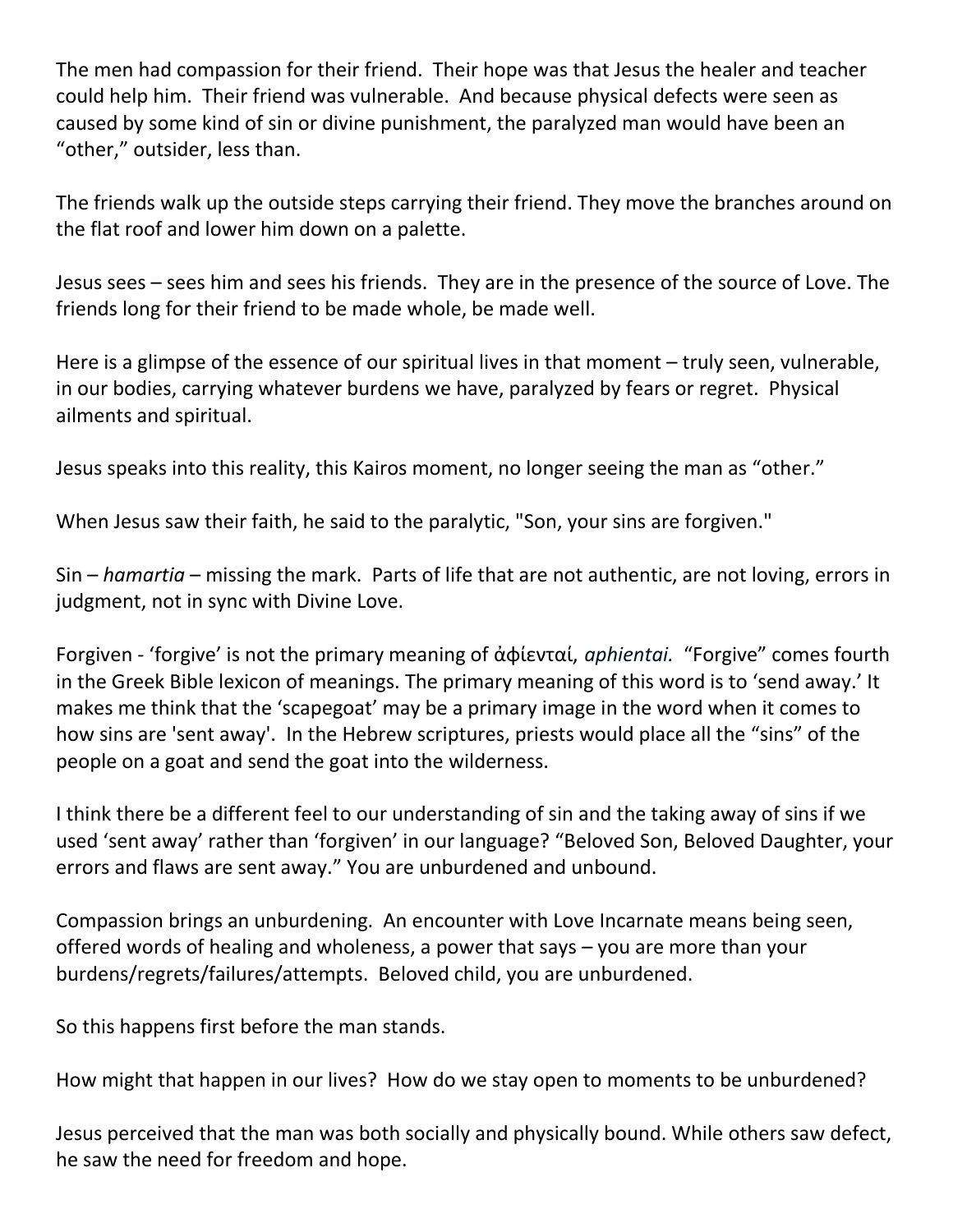Jesus couldn't have healed the paralytic if the man's friends hadn't been part of the project. He wouldn't have known about him. They had to work to get in to see Jesus. They were determined. Underlying their action, I think it was this: they loved their friend a lot. They hated what his illness and pain was doing to him. Love was the force that propelled them forward into such extreme action. It made them brave—foolish, some of the onlookers might have said, but brave and compassionate.

Who are the people in your life who carried you when you were in physical pain or emotional pain or spiritual pain? When you were bound and needed release? Who are the friends who cared enough about you to bring you into the loving presence of Divine Mystery? Who has helped you stand?

If you had friends or people in your life who would support you in our journey for healing today, what kind of healing or freedom would seek? Physical, Spiritual, Emotional, healing in relationships, ...? Freedom from bitterness, from regret, from the errors in judgment in the past, freedom from worry, freedom from fear….

A story of compassion and empathy. Something moved those 4 friends to carry their friend to Christ. Their boldness, their faith, their love. We cannot carry every person, but we can see and be part of living into the reality of the Beloved Community as Dr. King suggested. We need each other. It is both personal acts of kindness and larger efforts of justice making and peace making that we carry each other.

Sometimes we may be that person being carried. Sometimes we are part of the crowd in the house needing to hear the words and teachings. Sometimes we are one of the friends. How is our church seen in the community? Are we standing with our neighbors in need? There is carrying and standing with that can keep us open to the Spirit that deepens our connection to one another.

And yet there have been recent times that I and probably many of you have a sort of emotional low-grade fever brought on by the pandemic, political upheaval, the national call for racial reckoning and, for many of us, personal loss as well. I think there are times we need to lament, to acknowledge our weariness. And then pray for enough strength and openness and hope for today.

At the end of our story from Mark, Jesus offered a healing blessing and the man who was paralyzed stood up, took up his mat, and walked out the door. And according to Mark, The people were amazed and glorifying God saying, **"We never saw anything like this."**

I wonder if maybe this was an all-encompassing expression. The whole scene that day was a lesson in God's love for each person. Not only had the people never witnessed a healing so miraculous, but maybe they had never before seen the love of friends to be so bold, so